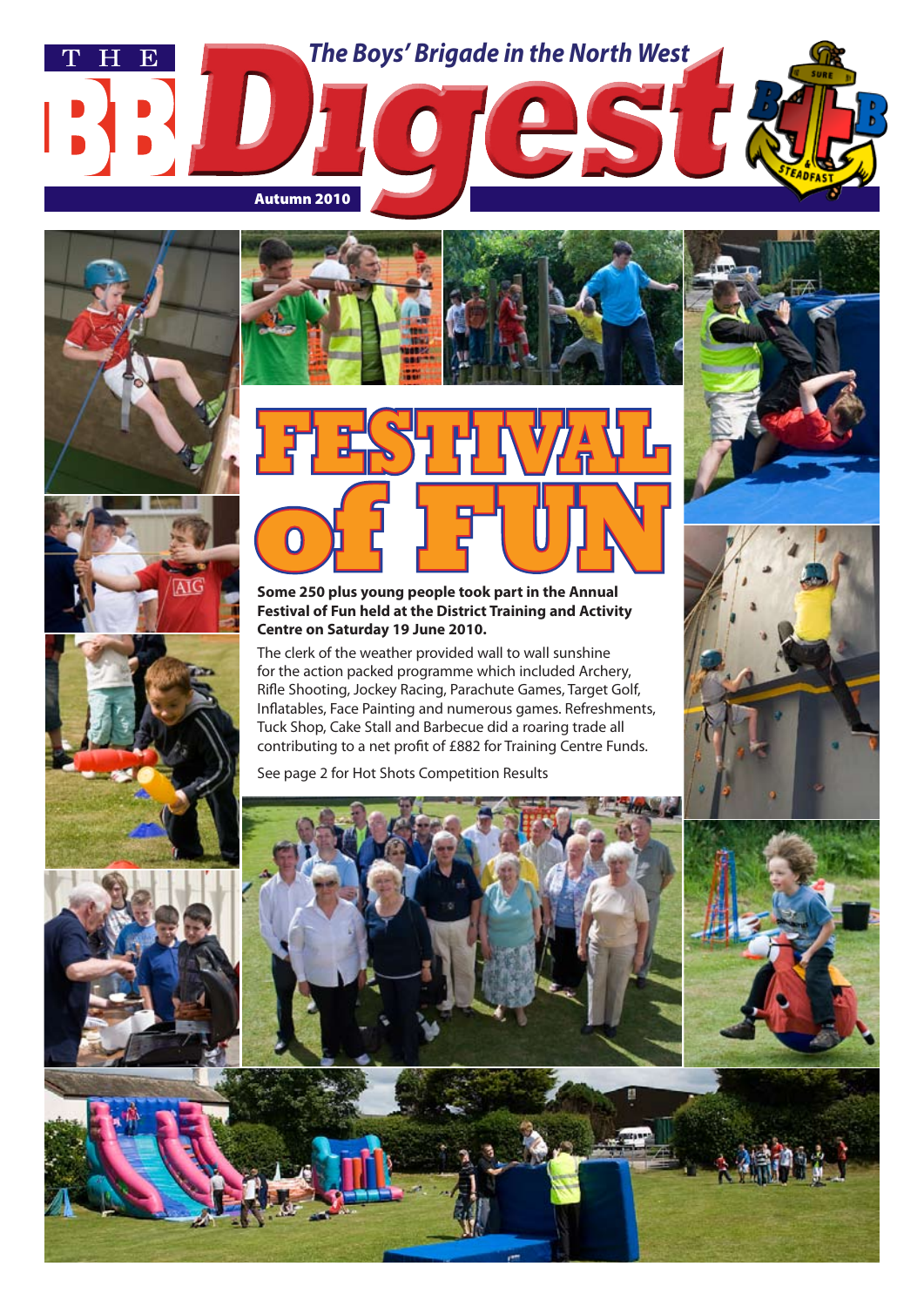# **LOOKING BACK - LOOKING FORWARD**

**As we look forward to the commencement of the 128th session we do so amidst the uncertainties created by the deep recession. Already local authorities have written to say that the very modest financial support they give to the District cannot be guaranteed for 2011 and doubtless there will be similar constraints at Company level.**

This issue of 'Digest' features some of the Archives we display at the District Training and Activity Centre, the uniforms and badges are a distant memory for many but the pages of the Gazette and Stedfast Magazine tell of imaginative programmes of activities undertaken by Companies in the North West often in difficult economic circumstances in years gone by. We should take heart from these reports.

We are a totally voluntary organisation motivated by the Christian faith, ever mindful of the resources which are unchanged by economics.

"And we know that God causes all things to work together for good to those who love God, to those who are called to his purpose" Romans 8:28

> May God richly bless you in His Service. *Alan McLoughlin*

## OFF TO CAMP IN 1959



**We live in an era when young people accept air travel as normal, but way back in 1959 for a BB party to charter their own aircraft to go to camp was quite exceptional.** So exceptional that the Manchester Evening News sent a photographer out to Ringway Airport to witness the departure of a 40 strong party from the 27th Manchester *(Chapel Street Congregational)* and the 71st Manchester *(Oxford Hall Methodist)* to Dublin by an AerLingus 'Friendship' Aircraft.

The Charter flight cost £285! The Camp equipment followed as cargo by sea to Dublin Docks and transfer to Greystones, Co. Wicklow.

Our photograph includes a young Brian Taylor and the Captain's daughter Irene Archer who were later to become Mr and Mrs Taylor of the 3rd Trafford Company!

# HOTSHOTS OMP RESULTS



Age Group 7-9

| <b>Archery</b>          |                         |                   |  |
|-------------------------|-------------------------|-------------------|--|
| 1st                     | Seb Tasker              | 3rd Trafford      |  |
| <b>Darts</b>            |                         |                   |  |
| 1st                     | <b>Thomas Ridehalgh</b> | 1st Oswaldtwistle |  |
| <b>Basketball</b>       |                         |                   |  |
| 1st                     | <b>Thomas Ridehalgh</b> | 1st Oswaldtwistle |  |
| Golf                    |                         |                   |  |
| 1st                     | <b>Daniel Stanwing</b>  | 3rd Trafford      |  |
| <b>Football Dribble</b> |                         |                   |  |
| 1st                     | Seb Tasker              | 3rd Trafford      |  |

**Overall Winner:** Thomas Ridenalgh, 1st Oswaldtwistle

#### Age Group 10 - 13

| <b>Archery</b>    |                         |                   |
|-------------------|-------------------------|-------------------|
| 1st               | Sam Wrigglesworth       | 3rd Chester       |
| <b>Darts</b>      |                         |                   |
| 1st               | David Dixon             | 1st Port Sunlight |
| <b>Basketball</b> |                         |                   |
| 1st               | Dean Martin             | 1st OswaldtwiStle |
| Golf              |                         |                   |
| 1st               | David Dixon             | 1st Port Sunlight |
|                   | <b>Football Dribble</b> |                   |
| 1st               | <b>Tony Pickford</b>    | 1st Leyland       |
|                   |                         |                   |

**Over All Winner**: David Dixon, 1st Port Sunlight



## P**en Night Aw**

**It was the 1st Dearham** *(St. Mungo's Parish Church)* **open night on 25th June and when the Bishop of Carlisle the Right Reverend James Newcome was the guest of honour along with his wife Alison. The photograph shows the award winners.**

They are: Front row, left to right: Oliver Brinicombe (Junior Boy of the Year) Luke Haycock (Anchor Boy of the year) Ben Nicholson (Junior Christian Faith Award)

Back Row left to right: Daniel Gash (Company Section Smartest Boy) Josh Brinicombe (Company section Boy of the Year) Bishop James Newcome, Rees Fisher (who received The President's Award and Callum Johnson (Company section Christian Faith Award and Drill Boy of the Year).

Entertainment on the night featured singing and comedy sketches.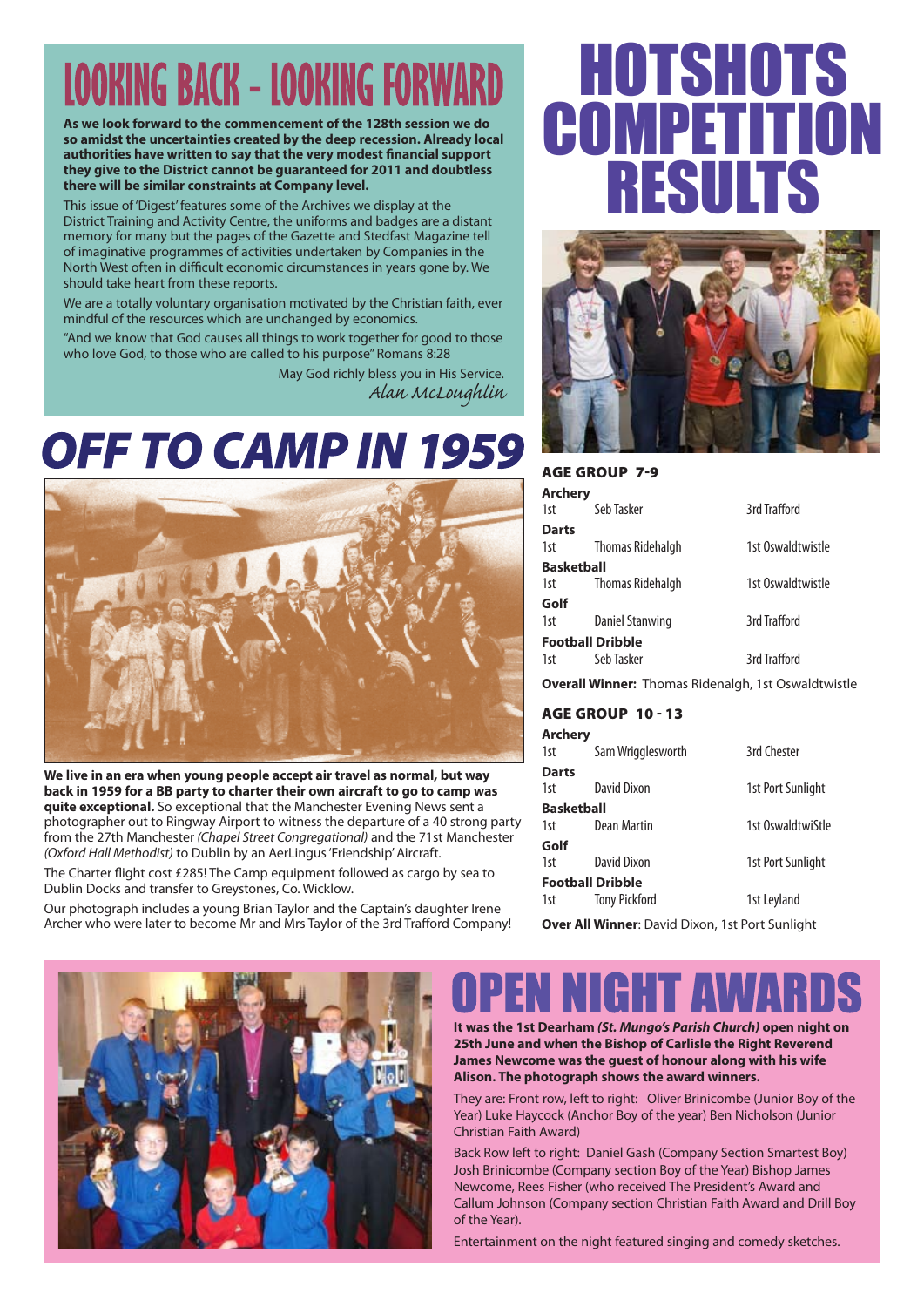